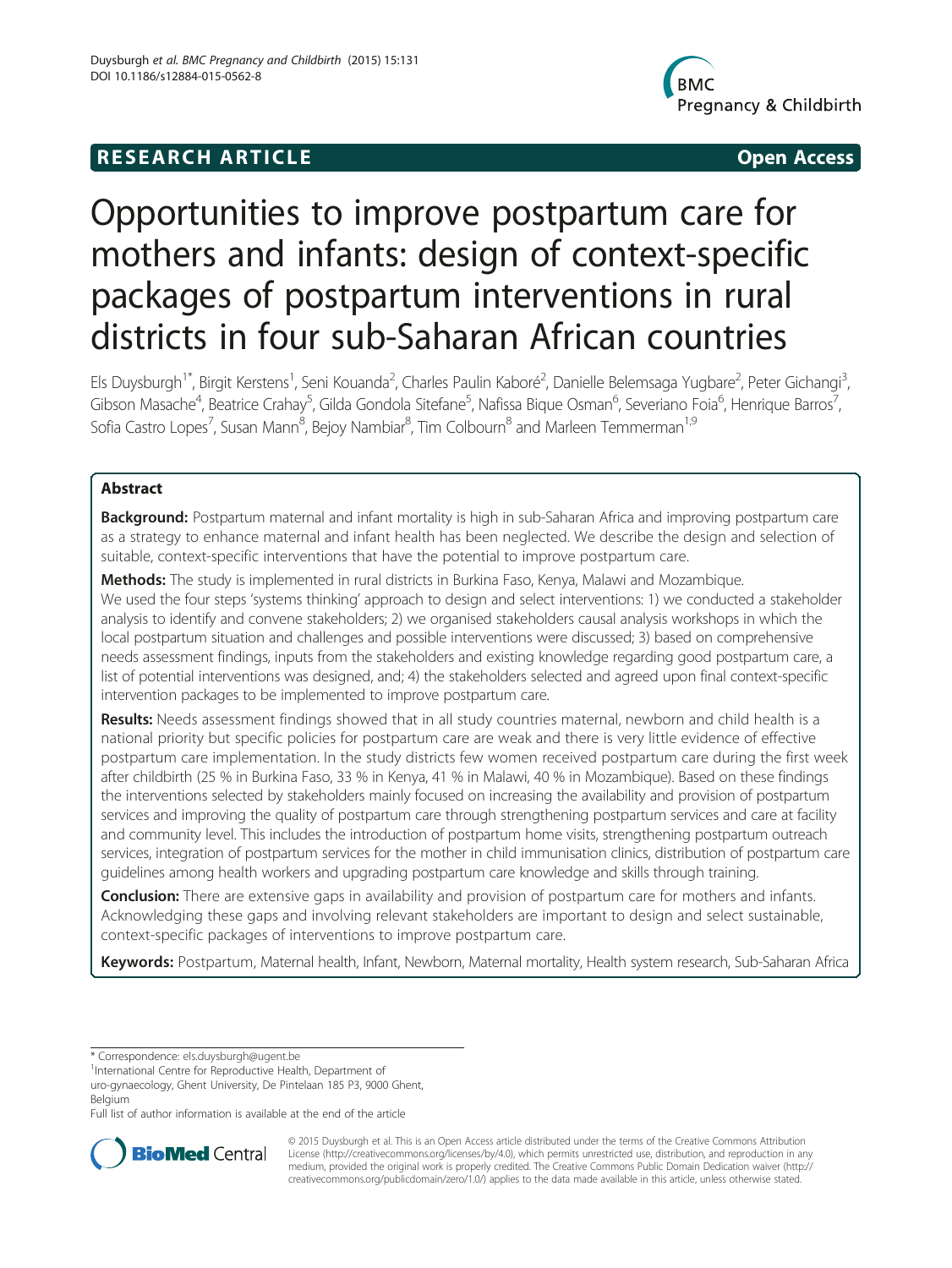#### Background

Postpartum maternal and infant mortality is high in sub-Saharan Africa [\[1, 2\]](#page-9-0). Maternal mortality is highest during the first six weeks after birth but remains high throughout the first year after birth due to issues such as untreated anaemia or repeated pregnancies [[3, 4](#page-9-0)]. In 2013, in sub-Saharan Africa, 17.6 % of all maternal deaths occurred intrapartum and the first 24 h postpartum, 47.8 % occurred 24 h to 42 days postpartum, and 13.1 % 43 days to 1 year postpartum [\[1](#page-9-0)]. The same year, infant mortality (0–364 days) accounted for 66.9 % of under-5 mortality (deaths between birth and exactly five years of age) in sub-Saharan Africa, and neonatal mortality (0–28 days) for 34.2 % of under-5 mortality [[5\]](#page-9-0). Sub-Saharan Africa accounted for an estimated 49 % (143,380) of all maternal and 51 % (3.2 million) of all under-5 deaths in 2013 [[1, 2](#page-9-0)], while only 12 % of the total female world population [[6](#page-9-0)] and 22 % of the global under-5 population [[7](#page-9-0)] live in sub-Saharan Africa.

The pattern of postpartum mortality and morbidity is clear, but improvement of postpartum care (PPC) as a strategy to enhance maternal and infant health has been neglected [\[3, 8, 9](#page-9-0)]. This is also recognised by the World Health Organisation (WHO) which recently published updated guidelines on PPC for mothers and newborns in resource-limited settings in low- and middle-income countries [\[9](#page-9-0)]. The guidelines include recommendations on timing, number and place of postpartum contacts, and on contents of PPC for mothers and babies for the first six weeks after birth [\[9](#page-9-0)]. However, an essential package of services to support women throughout the first year after childbirth remains poorly defined, and the optimum service delivery configuration and number of routine visits for these services remain unclear [[3, 9](#page-9-0)–[12\]](#page-9-0).

Community involvement in improving maternal and infant health in general [\[13](#page-9-0)–[16\]](#page-9-0) and postpartum care specifically [\[17, 18\]](#page-9-0) is important. Particularly the establishment of women's groups trained for and engaged in participatory learning and action taking methods, and the provision of home visits by community health workers, have shown positive effects on maternal and newborn health [[13](#page-9-0)–[16](#page-9-0), [18\]](#page-9-0). The importance of upgrading PPC provided at health facilities is stressed in several studies and reports [\[19](#page-9-0), [20](#page-9-0)]. A combined package including several interventions, adapted to local needs, has the potential to be most effective in improving maternal and child health outcomes [\[20](#page-9-0)]. Integration of mother PPC services in child health clinics, which have generally high coverage, is an opportunity to provide the needed but at present often absent PPC for the mother [\[3](#page-9-0)]. Involvement of stakeholders and good knowledge of the health system are recognised to be important when designing and introducing new interventions or strategies to improve care [[21](#page-9-0), [22](#page-9-0)].

The 'Missed Opportunities in Maternal and Infant Health' (MOMI) project focuses on the need to upgrade postpartum care. The project aims to improve maternal, newborn and infant health through improving postpartum care and services by designing, implementing and assessing interventions for the first year after birth in selected rural health districts in Burkina Faso, Kenya, Malawi and Mozambique [\[23\]](#page-9-0). The primary objective is to assess the gaps in implementation of evidence-based postpartum care as well as the local context at each site and, on the basis of this, determine how postpartum services can best be organised and provided within existing health systems to improve maternal and infant health outcomes. In our study we define the postpartum period as the period that starts immediately after the birth of the baby and extends up to one year after birth, and PPC as the care provided for mother and infant during this period.

This paper describes the process of designing and selecting suitable, context-specific interventions having the potential to improve PPC.

To design and select the interventions we used the 'systems thinking' approach as described by de Savigny and Adam [\[21](#page-9-0)]. Systems thinking provides a way forward for operating more successfully and effectively in complex, real-world settings. It can open powerful pathways to identifying and resolving health system challenges, and as such is a crucial ingredient for any health system strengthening effort [[21\]](#page-9-0). Regarding intervention design the approach has four steps, being; (1) identify and convene stakeholders, (2) collectively deliberate with stakeholders on proposed interventions and their possible system-wide effects, (3) describe how the proposed interventions will affect health and the health system, and (4) adapt and redesign interventions to optimise positive effects [\[21\]](#page-9-0).

# **Methods**

# Study setting

The study took place in four rural districts: Kaya in Burkina Faso, Kwale in Kenya, Ntchisi in Malawi, and Chiúta in Mozambique. Selection of districts was based on being typical for the country in terms of medical infrastructure, equipment and staffing. All levels of care, from community to referral level, were included in the study. Selected demographic and health system related data of the four districts are presented in Table [1.](#page-2-0)

#### Research methodology

Following the 'systems thinking' approach we carried out the following four steps of intervention design.

For 'Step 1' we conducted a stakeholder mapping to identify the main stakeholders within PPC and their importance in improving PPC. Stakeholders included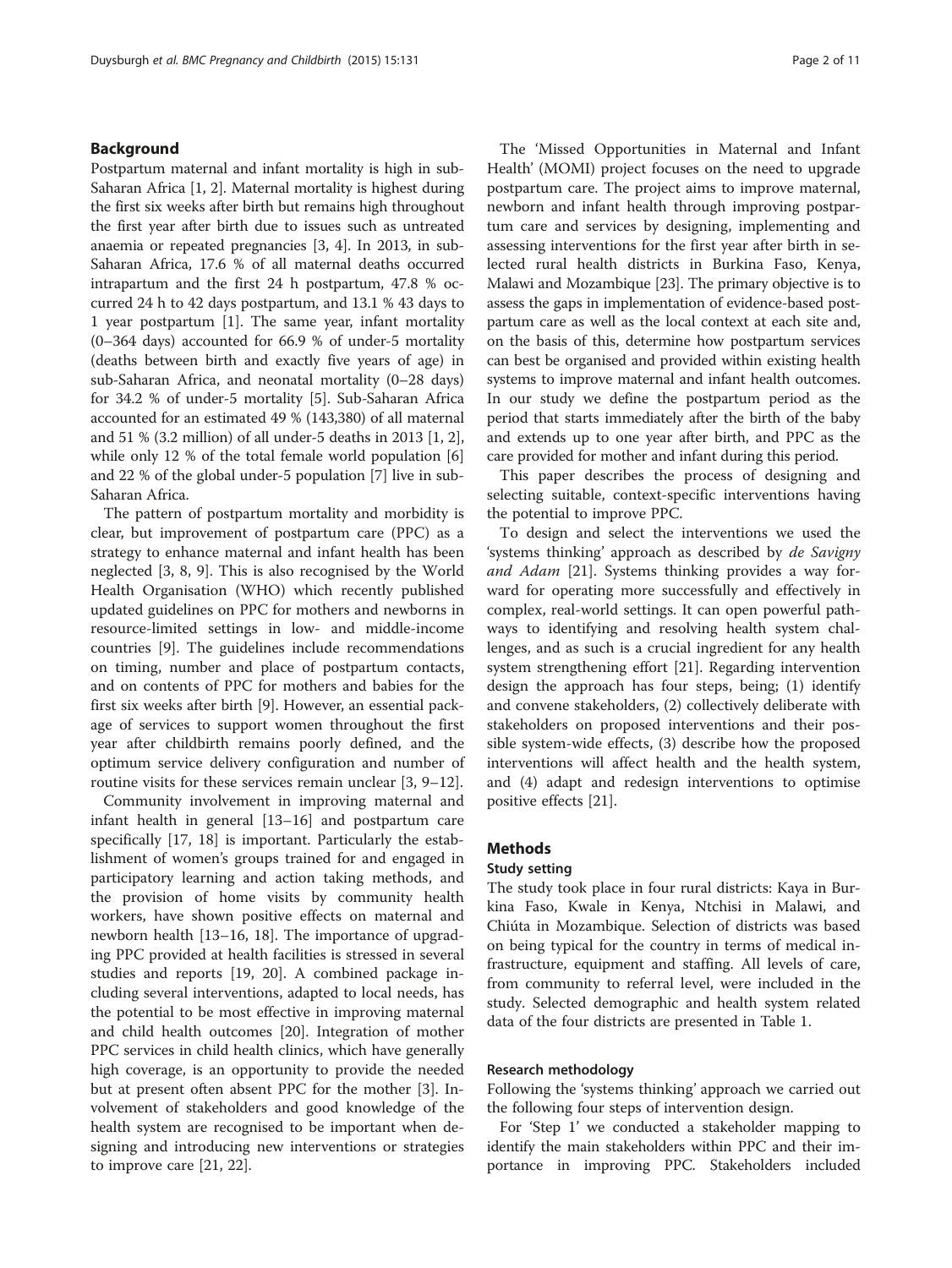#### <span id="page-2-0"></span>**Table 1** District demographic and health system related data

|                                                                              | Kaya district<br>(Burkina Faso) | Kwale district<br>(Kenya) | Ntchisi district<br>(Malawi) | Chiúta district<br>(Mozambique) |  |  |
|------------------------------------------------------------------------------|---------------------------------|---------------------------|------------------------------|---------------------------------|--|--|
| <b>District population</b>                                                   | 507,018                         | 162,092                   | 265,470                      | 85,808                          |  |  |
| % of women of childbearing age                                               | 22.0                            | 23.5                      | 22.6                         | 21.6                            |  |  |
| Number of health facilities                                                  | 51                              | 20                        | 12                           | 4                               |  |  |
| Primary health care facility                                                 | 50                              | 19                        |                              | 4                               |  |  |
| Referral district hospital                                                   |                                 |                           |                              | 0                               |  |  |
| Median catchment area population<br>per primary health care facility (range) | 9,781 (2,382-25,934)            | 5,651 (2,944-22,117)      | 17,141 (7,346-47,794)        | 21,881 (6,007-36,039)           |  |  |

Source data: Data from the respective district registers: Kenya, January 2012; Burkina Faso and Mozambique, January-December 2011; Malawi, July 2010-June 2011 <sup>1</sup> <sup>1</sup>regional hospital

implementers, managers, policy makers and members of the community and civil society.

For 'Step 2' a stakeholders causal analysis workshop was organised at each study site in which the local PPC situation and challenges and possible interventions were discussed [\[24](#page-9-0)].

In 'Step 3', for each study site, a list of potential interventions was developed by the study researchers. These lists were based on the synthesis of the findings from a comprehensive needs assessment conducted at each research site (Table 2), the inputs from the stakeholders received through the causal analysis workshop and on internationally recognised evidence and guidelines on effective PPC [\[8](#page-9-0), [18](#page-9-0), [20](#page-9-0), [25](#page-9-0)–[30](#page-10-0)]. Using all this information local and international MOMI project researchers developed for each study site a list of proposed interventions, described for each of these interventions health system

| <b>Table 2</b> Needs assessment |  |
|---------------------------------|--|
|---------------------------------|--|

The needs assessment included:

1. A critical review of the MNCH policies in the four study countries through [\[30\]](#page-10-0):

• document analysis of national, regional and local policies and guidelines,

• semi-structured in-depth interviews with stakeholders at national, regional, and district levels and with health workers, and

• focus group discussions with health workers and women and men from the local community

2. A detailed quantitative situation analysis of existing MNCH services and care at the four study sites using routinely collected and available data on MNCH at national and study site level [[29](#page-9-0)].

Checklist and interview guides to collect needs assessment data were developed. Data collection took place between December 2011 and April 2012 and was performed by project research staff. In-depth interviews and focus group discussions were audio recorded, transcribed and translated if needed. Qualitative data was analysed by extracting themes and triangulating. Quantitative data was entered in an Access database, and checked for errors by the lead partner (SL and HB). A descriptive analysis of the quantitative data was undertaken using SPSS 20.

Results of both baseline studies enabled a description of the national policy landscape in PPC within each setting and evaluation of implementation at local level [\[29](#page-9-0), [30\]](#page-10-0).

MNCH, maternal, newborn and child health

challenges, opportunities and preconditions, and assessed the interventions for their suitability against the following criteria: acceptability, evidence-based, feasibility (taking into account financial and human resources and the availability of infrastructure, medical equipment and drugs), effectiveness, sustainability, and the degree to which the suggested intervention is already included in local maternal, newborn and child health (MNCH) policies (Table [3](#page-3-0)). A report of this information was compiled for each site [[31](#page-10-0)–[34\]](#page-10-0) including a list of provisional recommended interventions to be used to guide stakeholders to agree upon final context-specific intervention packages and adapt to context as appropriate so that positive effects would be maximised and potentially negative effects would be avoided or minimized. This agreement on and selection of final context-specific intervention packages is 'Step 4' of 'systems thinking' intervention design.

At each study site, Step 4 was conducted through two stakeholders meetings. In the first meeting, the needs assessment results and proposed interventions described in the country reports were discussed. These meetings took place in October 2012 (in Kenya and Mozambique), November 2012 (in Burkina Faso) and February 2013 (in Malawi). A second round of meetings took place in May 2013 in Burkina Faso and Kenya, in July 2013 in Mozambique and in September 2013 in Malawi. At these meetings the final packages of PPC interventions that should be implemented at each study site were agreed upon. Stakeholders decided on the final intervention packages in cooperation with the local study researchers. Stakeholders were free to adapt and select the interventions they wanted, however they had to take care that it was realistic and feasible to implement the selected interventions in the frame of the MOMI study. No financial resources are provided by the MOMI project to maintain and manage the selected interventions.

#### **Ethics**

Written informed consent was obtained from all stakeholders, healthcare providers and community members participating in the in-depth interviews and focus group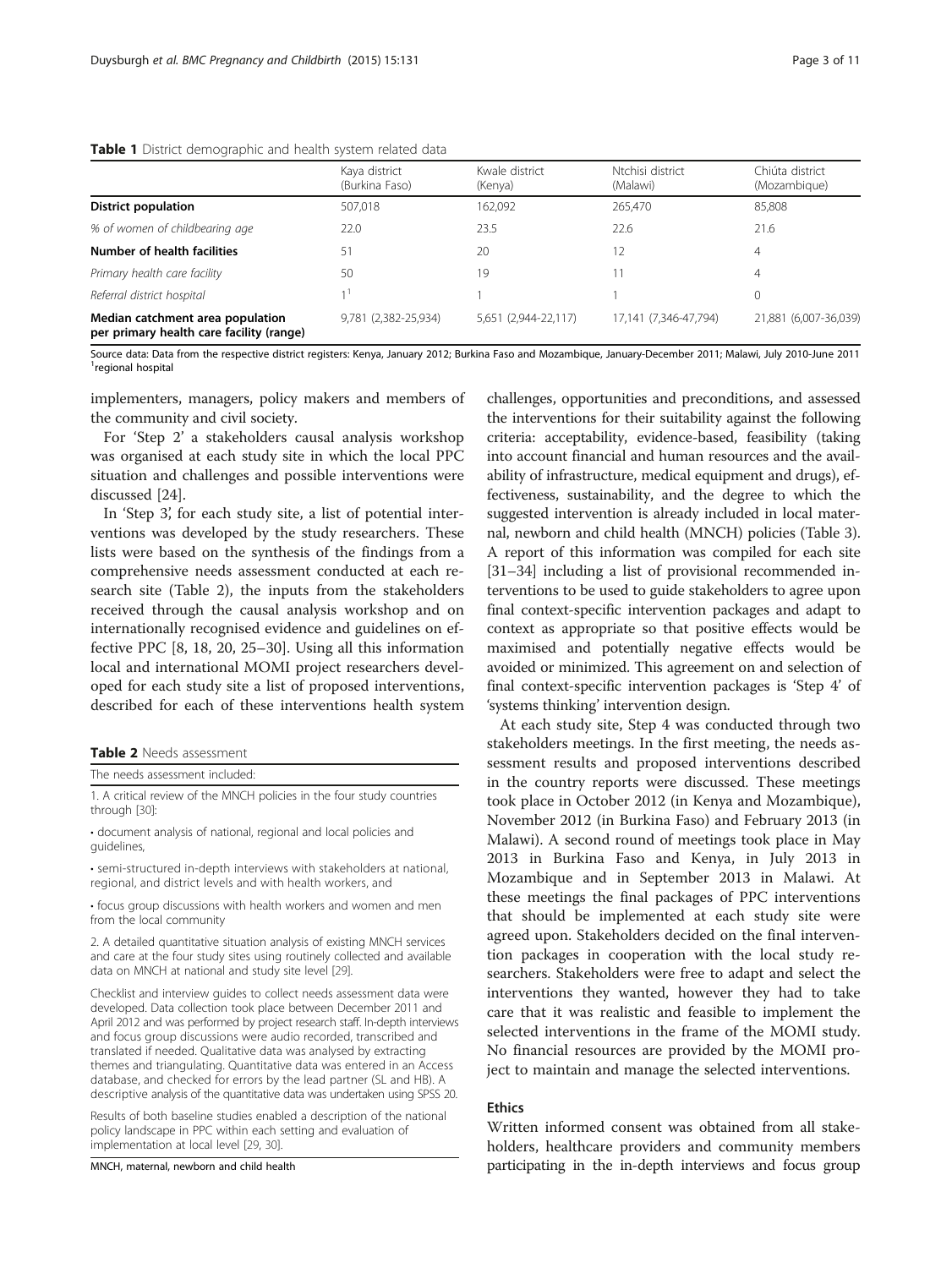### <span id="page-3-0"></span>Table 3 Development of list of proposed interventions

For each study site the development of a list of proposed interventions included the following process:

• First, baseline assessment and stakeholders causal analysis workshop PPC findings were summarised in a SWOT analysis. The following characteristics and categories were assessed:

- o Characteristics of postpartum policies category: postpartum policies
- o Characteristics of postpartum system categories: health system organization, integration of PPC in other services (child clinic, HIV, FP, etc.), human resources, financial resources, PPC payment modalities for users/clients, and health information system
- o Characteristics of postpartum services categories: facility-based PP services, community-based PP services, socio-cultural issues and access to PPC, geographic issues and access to PPC, financial issues and access to PPC, and access 'in time' to PPC
- o Characteristics of postpartum care categories: technical effectiveness, patient centeredness, integration, continuity

Example Kwale district, Kenya (Characteristics of postpartum services – facility-based PP services)

|                                        | <b>Strengths</b> | Weaknesses                                                                    | <b>Opportunities</b>                        | <b>Threats</b>                  |
|----------------------------------------|------------------|-------------------------------------------------------------------------------|---------------------------------------------|---------------------------------|
| Characteristics of postpartum services |                  |                                                                               |                                             |                                 |
| <b>Facility-based PP services</b>      | $\cdot$ none     | • PPC is neglected compared to antenatal and childbirth care                  | • Framework to upgrade                      | • Understaffing                 |
|                                        |                  | • Health workers are not aware of importance of PPC                           | facility-based PPC services is<br>available | • Lack of interest among health |
|                                        |                  | • Health workers do not know quidelines on PPC                                |                                             | facility staff                  |
|                                        |                  | • BEmOC services are in part not available at first line health<br>facilities |                                             |                                 |

• Using the SWOT analysis results and internationally recognised evidence, problems and possible interventions to tackle these problems were identified. Problems were listed for four categories: health system, health services, health care and others.

Example Kwale district, Kenya (Care)

| Problem identified regarding postpartum care in Kwale district                                             | Intervention proposed                                                                                          |  |  |  |  |
|------------------------------------------------------------------------------------------------------------|----------------------------------------------------------------------------------------------------------------|--|--|--|--|
| Care                                                                                                       |                                                                                                                |  |  |  |  |
| Attitude of health workers: lack of patient centred care, no respect for cultural<br>beliefs and practices | • Train HWs on patient centred care and culturally appropriate behaviour and approaches                        |  |  |  |  |
| Quality of care, poor skills of health workers                                                             | . Train HWs and establish regular supportive supervision of the HWs by district health management team.        |  |  |  |  |
|                                                                                                            | . Involvement of district QIT to improve quality of care and HW skills regarding PPC                           |  |  |  |  |
| Postpartum care not felt as a priority among the health workers                                            | • Sensitize HWs on the importance of PPC and train them on the contents of PPC                                 |  |  |  |  |
| Women discharged less than 24 h after delivery                                                             | • Upgrade logistical arrangements in the health HF to enable women to stay at least 24 h after they delivered. |  |  |  |  |
|                                                                                                            | • Sensitize HWs and clients on the importance of staying at least 24 h at the HF before being discharged       |  |  |  |  |

• Next the identified possible interventions were described in more detail by mentioning for each the challenges, opportunities and preconditions. Interventions were classified in four groups: (1) community-based interventions, (2) improvement of available PPC services, (3) integration of PPC for the mother in child clinics, and (4) interventions linking the community and health facility.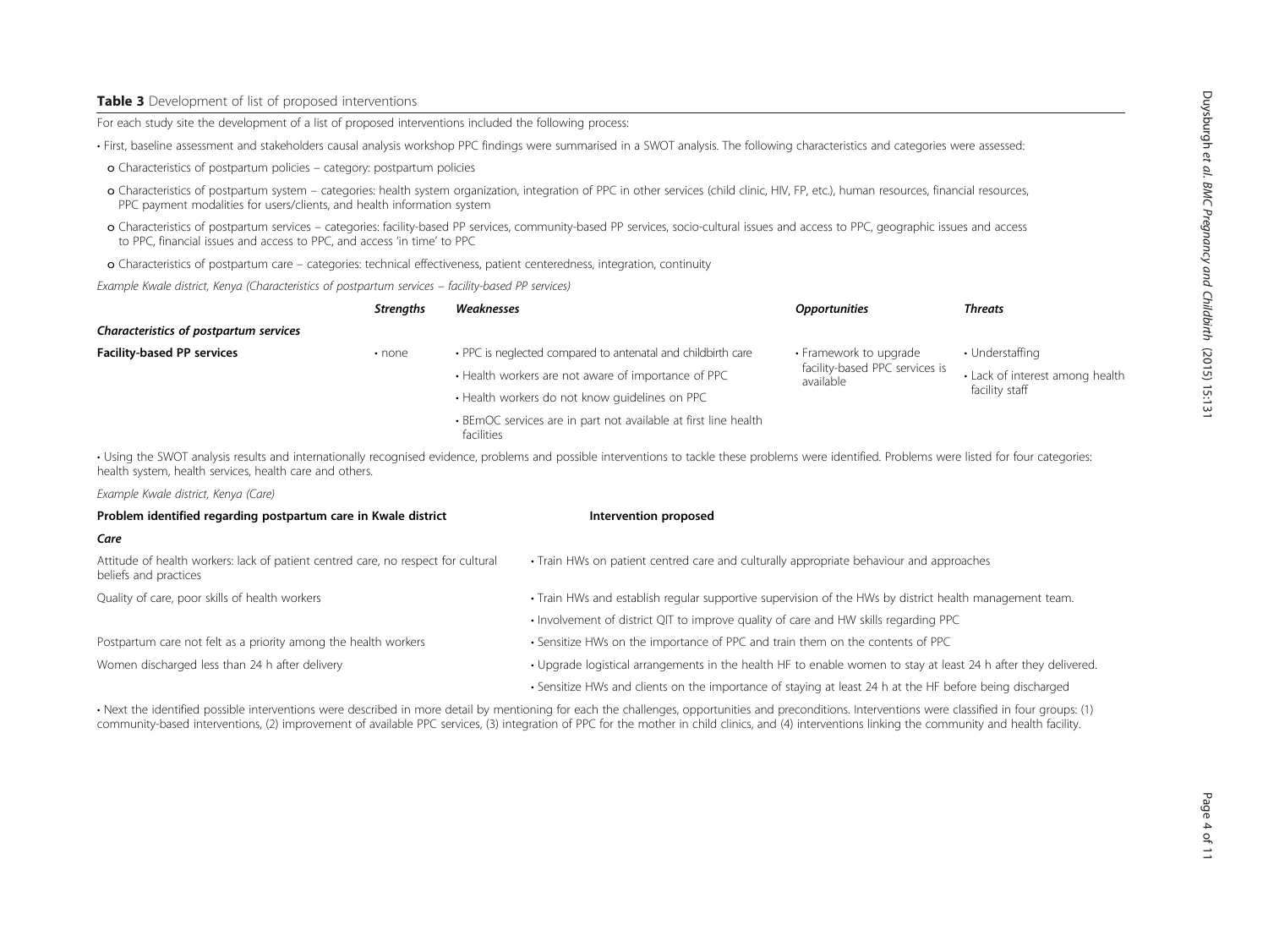| Example Kwale district, Kenya (some interventions on improvement of available PPC services)                          |                                                                        |                                                                   |                                                                                          |
|----------------------------------------------------------------------------------------------------------------------|------------------------------------------------------------------------|-------------------------------------------------------------------|------------------------------------------------------------------------------------------|
| <b>Possible Intervention</b>                                                                                         | <b>Challenges</b>                                                      | <b>Opportunities</b>                                              | <b>Preconditions</b>                                                                     |
| Improvement of available PPC services                                                                                |                                                                        |                                                                   |                                                                                          |
| Improve BEmOC, PPC and other skills of health workers $\cdot$ Availability of regular supportive supervision         |                                                                        | • Availability of QIT to support<br>improvement of quality of PPC | $\cdot$ none                                                                             |
| Train health workers on patient-centred care and<br>culturally adapted behaviour and approaches                      | $\cdot$ none                                                           | $\cdot$ none                                                      | • Trainers available                                                                     |
| Sensitisation of health workers on importance of<br>PPC for mother and newborn and PPC training                      | • Availability of regular supervision to support<br>HWs to deliver PPC | $\cdot$ none                                                      | • Make arrangements to enable mother and newborn<br>to stay at least 24 h after delivery |
| Dissemination of national guidelines and strategies<br>regarding PPC among the health workers and<br>training on PPC | $\cdot$ none                                                           | · Guidelines already available                                    | $\cdot$ none                                                                             |

• Finally each of the above described interventions was assessed against a set of criteria.

Example Kwale district, Kenya (some interventions on improvement of available PPC services)

| <b>Possible interventions</b>                                                                                        | Criteria <sup>1</sup>                |                          |        |                                                           |           |                                            |                  |                       |               |                |             |
|----------------------------------------------------------------------------------------------------------------------|--------------------------------------|--------------------------|--------|-----------------------------------------------------------|-----------|--------------------------------------------|------------------|-----------------------|---------------|----------------|-------------|
|                                                                                                                      | Inclusion in<br>local MNCH<br>policy |                          | base   | Acceptability Evidence- Feasible/ realistic to implement: |           |                                            |                  |                       | Effectiveness | Sustainability |             |
|                                                                                                                      |                                      |                          |        | Financial Human                                           | resources | Infrastructure.<br>equipment &<br>supplies | Health<br>system | Referral<br>structure | Supervision   |                | (long-term) |
| Improvement of available PPC services                                                                                |                                      |                          |        |                                                           |           |                                            |                  |                       |               |                |             |
| Improve BEmOC, PPC and other skills of health<br>workers                                                             | $+++$                                | $+++$                    | $++$   | $^{+}$                                                    | $^{+}$    | $++$                                       | $++$             | $^{++}$               |               | $++$           | $^{+}$      |
| Train health workers on patient-centred care and<br>culturally adapted behaviour and approaches                      | $+$                                  | $^{+}$                   | $^{+}$ | $^{+}$                                                    | $^{+}$    | $^{+}$                                     | $^{+}$           |                       | $^{+}$        | $^{+}$         | $++$        |
| Sensitizing of health workers on importance of PPC $+++$<br>for mother and newborn and PPC training                  |                                      | $\overline{\phantom{a}}$ |        | $++$                                                      | $++$      | $++$                                       | $+++$            |                       | $^{+}$        | 土              | $\pm$       |
| Dissemination of national quidelines and strategies<br>regarding PPC among the health workers and<br>training on PPC | $+++$                                | $++$                     |        | $^{+}$                                                    | $++$      | $++$                                       | $+++$            |                       | $+++$         | $^{+}$         | $++$        |

<sup>1</sup>The codes range from  $4 - 1$  to  $4 + 1$  to assess the feasibility/relevance of the mentioned criteria

BEmOC, basic emergency obstetric care; FP, family planning; HF, health facility; HIV, human immunodeficiency virus; HW, health worker; PP, postpartum; PPC, postpartum care; QIT, quality improvement team; SWOT, strengths, weaknesses, opportunities and threats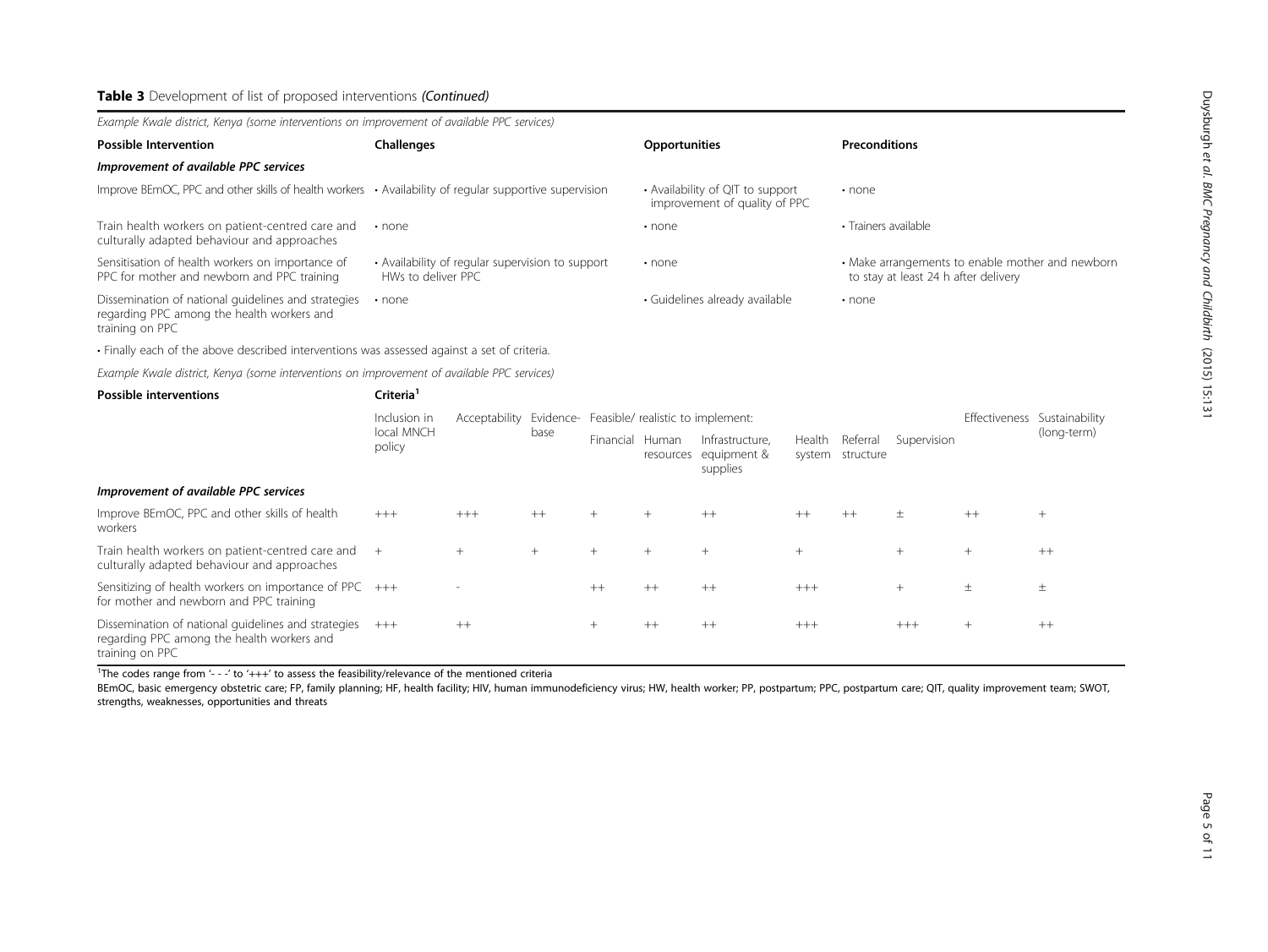discussions. To guarantee confidentiality, study tools did not include person identifiers. Ethics clearance was granted by: (1) the Comité d'Ethique pour la Recherche en Santé of the Ministry of Health, Ouagadougou for Burkina Faso; (2) Kenyatta National Hospital, University of Nairobi – Ethics & Research Committee, Nairobi for Kenya; (3) the National Health Science Research Committee, Lilongwe for Malawi; (4) the Comité Nacional de Bioética para a Saude, Maputo for Mozambique; (5) the Ethics Committee 'Hospital se São João, E.P.E' Faculdade de Medicina Universidade do Porto for Portugal; (6) the UCL Research Ethics Committee, London, UK; and (7) the Ethics Committee of the University of Ghent, Ghent, Belgium.

#### Results

In this section the needs assessment results are summarised first, followed by the results of the intervention design process in each country.

# Needs assessment results

A detailed description of the needs assessment results is given in two project reports [[29,](#page-9-0) [30\]](#page-10-0). We summarise the findings to show how these supported the design and selection of context-specific PPC interventions.

Results showed that while maternal, infant, and child health is a national priority in all four study countries, specific PPC policy, particularly for maternal health, is weak. All countries use a problem-driven approach to PPC; neither preventive care nor strategies that improve early identification of complications are prioritised. In the four countries, there is very little evidence that interventions known to be effective are implemented [[30](#page-10-0)]. Dissemination of guidance at provincial and district levels is poor in all sites. Awareness of PPC guidelines and policies by healthcare workers is poor and while a minority of women (25 % in Kaya district - Burkina Faso, 33 % in Kwale district - Kenya, 41 % in Ntchisi district - Malawi, 40 % in Chiúta district - Mozambique) receive PPC during the first week after childbirth, at least 70 % of infants attended the health facility for BCG and 85 % for measles vaccination. Involvement of the community and community health workers in PPC is poor. At health facility level, although most facilities provide immediate PPC, women were often discharged before 24 h and provision of the WHO recommended [\[8](#page-9-0), [9](#page-9-0)] postpartum visits at 72 h and seven days are the exception. Care provision at six weeks was more commonly offered but rarely afterwards, and care in the postpartum period is poorly integrated with other services, such as child immunisation services, family planning clinics and HIV clinics [\[29,](#page-9-0) [30](#page-10-0)].

Little attention was given to the opportunities presented in the postpartum period for effective family planning (FP) at any of the sites, though FP utilisation was highlighted as a priority in all study countries [\[29,](#page-9-0) [30\]](#page-10-0). All facilities except one in Kaya, Burkina Faso, reported offering FP services. In most of these health facilities several FP methods were available, with pills, injectables and male condoms being the most commonly available methods [[29](#page-9-0)]. Despite the availability of these services, demographic and health survey (DHS) data show that the uptake of FP among women of child-bearing age in the respective study districts was low. Following contraception use is reported by the respective DHS: in Burkina Faso's Central Northern region, in which Kaya district is located, among women aged 15–49 and currently married, 9.5 % use any method of contraception and 9.3 % use a modern method of contraception; in Kenya's Coast province, in which Kwale district is located, these figures are 34.3 % and 29.7 % respectively; in Malawi 46.1 % and 42.2 %; and in Tete province, Mozambique, in which Chiúta district is located, 15.3 % and 15.1 % [[35](#page-10-0)–[38\]](#page-10-0).

Poor organisation of services and quality of care, lack of knowledge in the community, and traditional beliefs and practices further delay or inhibit PPC. Stakeholders and health workers reported understaffing, high staff turnover, poor motivation and lack of staff knowledge and skills on PPC during the causal analysis workshops and the semistructured interviews. These factors were identified as hampering the provision of good quality PPC [\[29,](#page-9-0) [30](#page-10-0)].

#### Selected and agreed upon packages of interventions

At all four sites the intervention packages chosen include interventions to upgrade the PPC provided at the health facilities and the introduction or upgrading of community-based PPC (Table [4\)](#page-6-0).

## Kaya district, Burkina Faso

In Kaya district three interventions were chosen: (1) upgrading immediate PPC provided at the health facilities with a focus on detection and management of postpartum haemorrhage and sepsis and immediate postpartum FP, (2) supporting mother and infant during the PP period by female community health workers (CHWs) and (3) integration of PPC in the child vaccination clinics. In order to implement the interventions, all facility health workers involved in providing maternal and child care and all female CHWs will be provided with training backed-up by the provision of guidelines and checklists (written for facility health workers and a picture book for CHWs) on PP care and services. The picture book also serves to provide health education at PPC clients and in the community. To deal with the high staff turnover, yearly refresher training will be organised. To support the implementation quarterly supervision visits of facility and community health workers will be organized in cooperation with the district health team. Information meetings with community leaders and male CHWs will take place to inform them on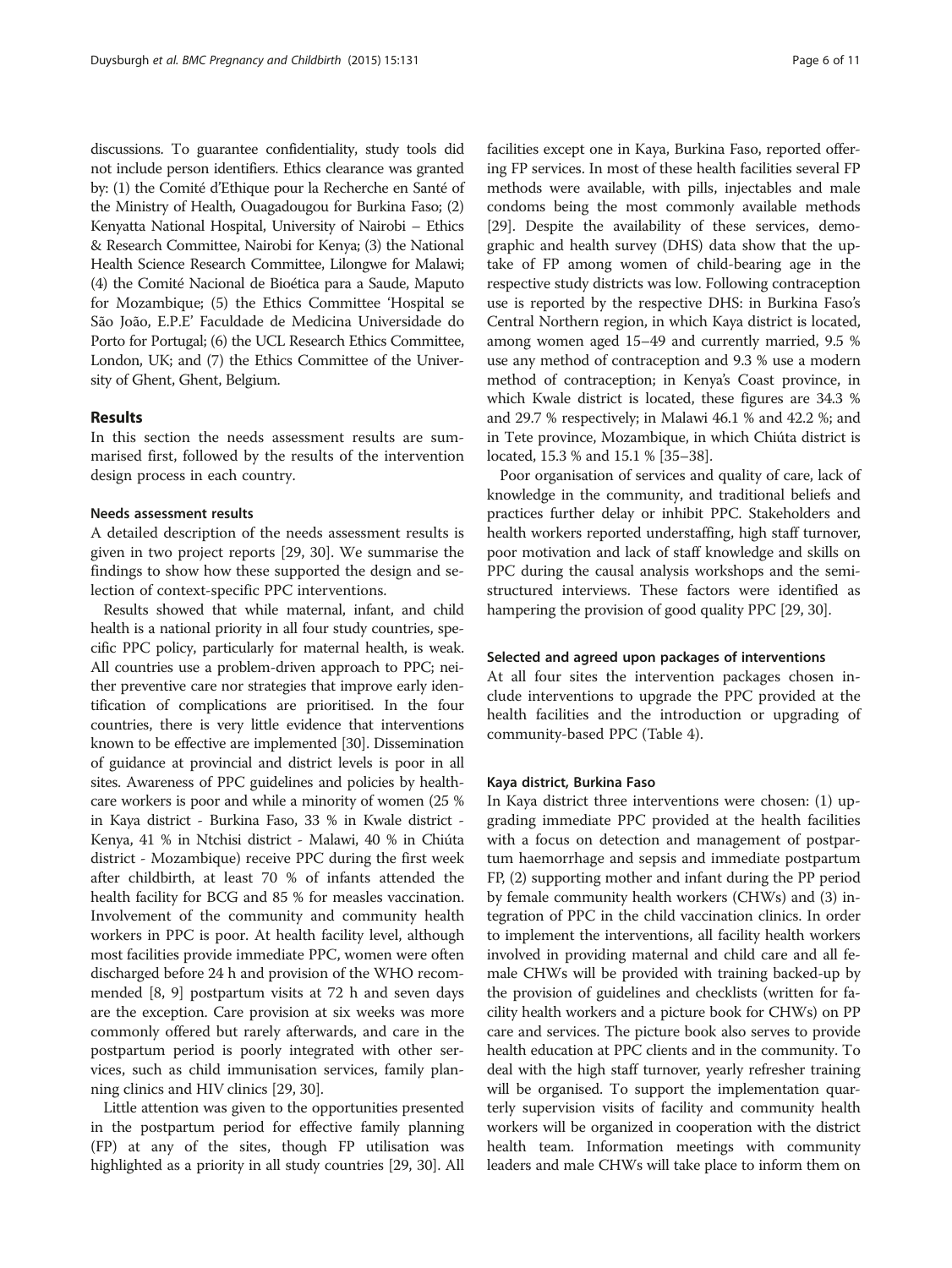| Study site                      | Selected interventions                                                                                                                                                                                                                                                                                                                                                                                                                                                                                                                                                                                                                                                    |  |  |  |  |  |  |
|---------------------------------|---------------------------------------------------------------------------------------------------------------------------------------------------------------------------------------------------------------------------------------------------------------------------------------------------------------------------------------------------------------------------------------------------------------------------------------------------------------------------------------------------------------------------------------------------------------------------------------------------------------------------------------------------------------------------|--|--|--|--|--|--|
| Burkina Faso - Kaya             | 1. Female community health worker support mother and infant during the postpartum period by:                                                                                                                                                                                                                                                                                                                                                                                                                                                                                                                                                                              |  |  |  |  |  |  |
| district                        | • conducting home visits                                                                                                                                                                                                                                                                                                                                                                                                                                                                                                                                                                                                                                                  |  |  |  |  |  |  |
|                                 | · providing individual counselling and group health education on danger signs (for mother and infant)                                                                                                                                                                                                                                                                                                                                                                                                                                                                                                                                                                     |  |  |  |  |  |  |
|                                 | · identification of danger signs and referral if needed                                                                                                                                                                                                                                                                                                                                                                                                                                                                                                                                                                                                                   |  |  |  |  |  |  |
|                                 | · providing counselling on FP                                                                                                                                                                                                                                                                                                                                                                                                                                                                                                                                                                                                                                             |  |  |  |  |  |  |
|                                 | 2. Upgrade the delivery of immediate postpartum care in the health facilities with focus on the prevention, detection and<br>management of postpartum haemorrhage and sepsis (in mother and newborn) and immediate postpartum FP                                                                                                                                                                                                                                                                                                                                                                                                                                          |  |  |  |  |  |  |
|                                 | 3. Integration of PPC (including FP counselling and provision) for the mother and newborn/infant in the child vaccination<br>clinic                                                                                                                                                                                                                                                                                                                                                                                                                                                                                                                                       |  |  |  |  |  |  |
| Kenya - Kwale district          | 1. Strengthening immediate postpartum care for mother and newborn by upgrading knowledge and skills of facility and<br>community health workers on detection and management of common maternal and neonatal complications (danger signs<br>counselling, detection and management), promotion of early breastfeeding, counselling and provision of family planning,<br>and by providing postpartum home visits (conducted by the community health worker)                                                                                                                                                                                                                  |  |  |  |  |  |  |
|                                 | 2. Increase knowledge on and uptake of postpartum family planning during the first year after childbirth using the dialogue<br>model approach at community and facility level.                                                                                                                                                                                                                                                                                                                                                                                                                                                                                            |  |  |  |  |  |  |
| Malawi - Ntchisi district       | 1. Strengthen clinical management of postpartum care during the postpartum period in the district hospital and health<br>centres (using clinical mentorship and quality of care reviews) with focus on anaemia, sepsis, HIV screening and<br>management, FP and nutrition for the mother and sepsis, pneumonia, feeding and growth monitoring for the infant                                                                                                                                                                                                                                                                                                              |  |  |  |  |  |  |
|                                 | 2. Increase utilization of postpartum family planning through awareness raising by providing FP counselling at health facility<br>and community level and by involving males                                                                                                                                                                                                                                                                                                                                                                                                                                                                                              |  |  |  |  |  |  |
|                                 | 3. Strengthen community postpartum care management through home visits conducted by community volunteers and through<br>the establishment and use of men's, women's and youth groups. Community volunteers will promote facility-based delivery and<br>provide counselling on nutrition, hygiene, danger signs and FP for the mother and nutrition, immunisation, hygiene and danger<br>signs for the infant.                                                                                                                                                                                                                                                             |  |  |  |  |  |  |
| Mozambique - Chiúta<br>district | 1. Mother and newborn/infant postpartum risk assessment and management at community and facility level upgraded<br>during the postpartum period through early detection, treatment and referral of postpartum complication cases in health<br>facilities and communities by using a risk assessment checklist. The assessment will focus on following risks, complications<br>and conditions: for mother: sepsis, postpartum haemorrhage, mental/emotional status, anaemia, FP, exclusive breastfeeding<br>and HIV/STI counselling and testing or follow-up, and for infant: sepsis, immunization and growth monitoring, exclusive<br>breastfeeding and HIV/STI exposure. |  |  |  |  |  |  |
|                                 | 2. Scale-up access to and use of family planning through making immediate postpartum IUD insertion available at all district<br>health facilities                                                                                                                                                                                                                                                                                                                                                                                                                                                                                                                         |  |  |  |  |  |  |
|                                 | 3. Improve access to and use of maternal PPC and services by integrating maternal PPC in child clinics (growth monitoring<br>and immunisation clinics) and by organising quarterly maternal and child health community outreach activities                                                                                                                                                                                                                                                                                                                                                                                                                                |  |  |  |  |  |  |

<span id="page-6-0"></span>Table 4 Selected interventions in each study district

FP, family planning; HIV, human immunodeficiency virus; IUD, intrauterine device; PPC, postpartum care; STI, sexually transmitted infection

the project and discuss with them cultural issues and beliefs regarding PPC and FP.

#### Kwale district, Kenya

In Kwale district the final selected package of interventions included two interventions: (1) strengthening immediate postpartum care for mother and newborn by upgrading knowledge and skills of facility and community health workers and (2) increasing knowledge on and uptake of postpartum FP during the first year after childbirth. As in Burkina Faso training, distribution of PPC guidelines and regular supervision were chosen as methods of delivering the interventions. To increase postpartum FP uptake, health education sessions using the community dialogue model will be established [\[39](#page-10-0)].

Pictures to be used during these sessions will be developed and distributed.

# Ntchisi district, Malawi

In Ntchisi district three interventions were included in final intervention package: (1) strengthening clinical management of postpartum care during the postpartum period in the health facilities, (2) increasing utilization of postpartum FP, and (3) strengthening community PPC management. Unlike the other research sites, in Malawi they chose a system of on-the-job mentorship and training to upgrade PPC knowledge and skills (including knowledge on postpartum FP) of the facility health workers combined with, similar to the other sites, distribution of PPC guidelines and regular supervision visits. To further enhance postpartum FP utilisation, health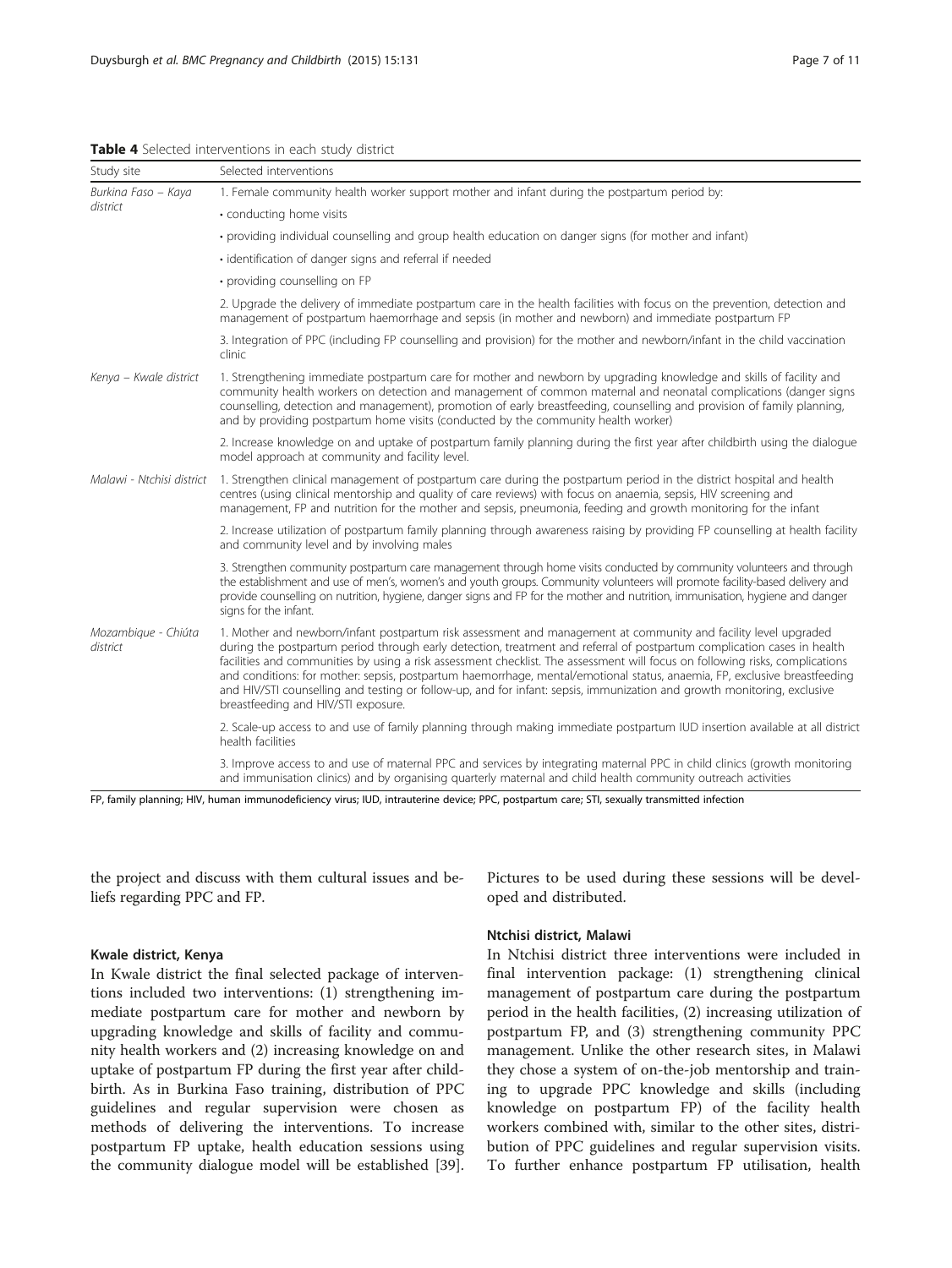education sessions with a special focus on involving males will be organised at health facility and community level. Three villages will be selected for implementation of the PPC community intervention. In these villages volunteers will be identified and community women, men and youth groups established. Volunteers will be trained to perform PPC home visits and facilitate community women, men and youth groups. In these groups PPC problems and local feasible solutions for these problems will be identified and discussed.

#### Chiúta district, Mozambique

In Chiúta district the final selected package of interventions included three interventions: (1) upgrading mother, newborn and infant postpartum risk assessment and management at community and facility level, (2) increasing access to and use of FP through making immediate PP intrauterine device (IUD) insertion available, and (3) improving access to and use of maternal PPC and services by integrating PPC in child clinics and by organising outreach activities. Training, supervision and the use of specially designed checklists to be completed by the facility or community health worker during each PPC consultation will be used to upgrade PP risk assessment and management. A training session, including skills training, will be organised on PP IUD insertion and availability of IUDs and equipment needed for the insertion will be provided by the authorities. During training and supervision sessions, integration of services will be discussed, monitored and adjusted if needed.

CHWs will not receive a financial incentive at any of the study sites through the project, although non-financial incentives (among others bicycles, T-shirts and gowns, bags) will be used to motivate CHWs and support their work.

# **Discussion**

The selected interventions are quite similar for the different sites as needs assessment findings were also quite similar for these sites. Overall the interventions proposed focused mainly on increasing the availability and provision of postpartum services and improving the quality of PPC provided through strengthening postpartum services and care at facility as well as community level.

Despite the availability of PPC services in almost all health facilities, similar to other studies in developing countries, including sub-Saharan African countries, in our study sites less than half of the women received PPC within seven days after childbirth [\[40](#page-10-0)–[42\]](#page-10-0). Availability of services thus does not guarantee that care is offered. Health workers should also know what kind of care they have to provide, when and why, be skilled and receive the necessary support to enable them to provide this care [\[43](#page-10-0)–[45](#page-10-0)]. Like the provision of antenatal care, postpartum care should be offered as a preventive service

and not only as a curative service as was found in our study to be often the case.

Our findings of differences between PPC and vaccination coverage are also reported in other studies [[41](#page-10-0), [46](#page-10-0)]. The high immunisation coverage may be explained by the fact that immunization schedules are globally fairly well established and therefore conducted more consistently across the sites. Another explanation could be the high level of engagement of different cadres of health care workers in immunization programmes compared to their engagement in PPC services. As found in other studies [[47](#page-10-0), [48\]](#page-10-0) FP use is low at our study sites, mainly due to persistent social-cultural barriers and limited access to good quality contraception services.

The importance of stakeholders engagement in design and selection of interventions is also highlighted in other studies [[49](#page-10-0)–[51](#page-10-0)]. Similar to these studies we found the investment in long-term and extensive stakeholders involvement very appropriate for the design and selection of interventions as it enhanced ownership, which is crucial for successful and sustainable integration of the intervention in the system [[24,](#page-9-0) [49](#page-10-0), [52](#page-10-0), [53\]](#page-10-0). However, the approach considerably slowed the process of finalising the design of the interventions and planning for their implementation. The limited availability of stakeholders and the relatively high turn-over of stakeholders were the main reasons for slowing down the process. We will review the extent to which a sense of ownership of the interventions is maintained by stakeholders throughout the implementation of the interventions.

Compared to the list of provisionally recommended interventions the final packages of interventions selected by the stakeholders included fewer interventions but interventions the stakeholders identified as very needed (based on gaps identified in the needs assessment) and deemed more realistic to implement. Their choice for the final intervention package was largely determined by the fact that interventions had to be implementable within the local available health system and supplies and available financial and human resources. For example, the use of community groups to upgrade PPC when community groups were not already established in the district and setting up outreach PPC services from scratch with implications for financial and human resources to run them, were not selected. The most popular interventions selected were those to improve PPC by upgrading the knowledge and skills of existing cadres (being facility or community health workers) through training and supportive tools such as printed guidelines (text and pictures) or risk assessment checklists and by establishing regular supportive supervision. This selection procedure reasserts the need to take account of local stakeholder knowledge in planning and designing optimum strategies so that service improvements are seen to be practicable and achievable within the local health system context.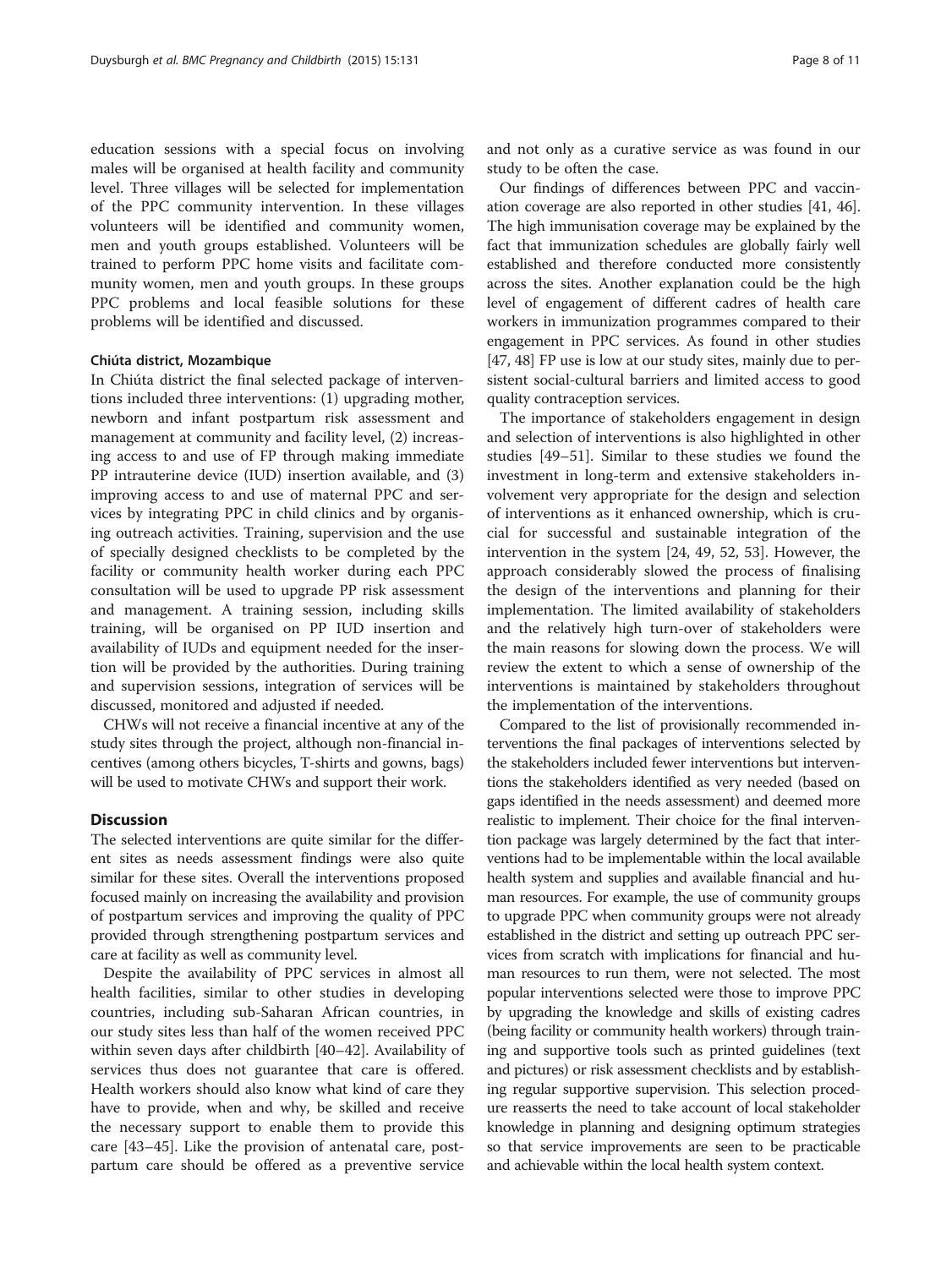As stated above, all the study sites selected interventions to upgrade PPC by involving community health workers. Working with community health workers who do not receive additional financial incentives through the project is challenging. However, as stated by Bhattacharyya et al., contrary to financial incentives, non-financial incentives are critical to the success of any community health workers program [\[54\]](#page-10-0).

The interventions included in the final context-specific packages are in line with the recommendations on provision and contents of PPC given in the most recently published WHO guidelines [\[9](#page-9-0)] and with the national PPC policies of the countries in which the study sites are located [[30](#page-10-0)]. Although in these guidelines and policies, provision of care and the definition of the postpartum period is limited to six weeks after childbirth, other studies address the importance of and opportunities for extending postpartum care for mother and infant beyond six weeks after birth especially for further monitoring of the mother regarding nutrition, anaemia and mental conditions and for enhancing postpartum FP utilisation [[3, 4,](#page-9-0) [55](#page-10-0), [56](#page-10-0)]. The high attendance rates at facilities for newborn and child vaccination highlighted in the needs assessment suggested that integrating maternal and child health services could lead to an increase in PPC and FP provision [\[57](#page-10-0)–[59\]](#page-10-0). However, as stated in these studies, to have successful integration of services several preconditions seem to be required including regular technical support, adequate basic working conditions including enough and skilled staff and no drug stock-outs. Service integration could be encouraged through international and national policy drives.

As in other studies [\[55, 56](#page-10-0)] the need to increase postpartum FP utilisation to prevent unintended and closely spaced pregnancies was recognised in all study sites as very important but poorly addressed and therefore interventions to increase postpartum FP uptake were selected at all sites.

The process used in our study to design and select context-specific packages of interventions is complex and time consuming but this comprehensive approach is important to enhance the chances of successful intervention implementation [[49\]](#page-10-0). However, additional evaluation of the impact of the selected and implemented interventions on the health of mothers and infants is needed and will be conducted at each study site at the end of the project (from June to September 2015). The effectiveness of the interventions will be evaluated and variables determining effectiveness will be studied. Sustainability and replicability of the selected interventions will also be assessed. This end-of-project evaluation will include qualitative and quantitative research methods.

Although the process described in this paper is complex and time consuming we have shown that it leads to the selection of well-designed, evidence-based and realistic

packages of interventions addressing locally identified gaps in PPC.

#### Study limitations

The study has some limitations. First, the study is conducted in only one rural district in each country; the PPC situation might differ from other rural districts and from urban areas. Second, because routinely collected and available data on MNCH was used for the needs assessment, not all aspects of PPC could be assessed and at some of the research sites the routinely collected data was of poor quality. Third, limited availability and high turnover of stakeholders meant that the same stakeholders did not always participate throughout the whole intervention design and selection process.

# Conclusion

Strengthening PPC in sub-Saharan Africa is essential to reduce the still unacceptably high postpartum maternal and infant mortality and morbidity in this region. Extensive gaps remain in the availability and provision of PPC for mothers and infants. Acknowledging these gaps and strongly involving relevant stakeholders are important to design and select sustainable, context-specific packages of interventions to improve PPC.

#### Competing interests

The authors declare that they have no competing interests.

#### Authors' contributions

ED is the overall MOMI consortium scientific coordinator. She also coordinated the process of developing and selecting final site-specific packages of PPC interventions. She coordinated the writing of this paper. BK contributed to the individual country and comparative reports which were used for the preliminary identification of potential PPC interventions. She has seen and approved the final version of the paper. CK coordinated the collection of maternal and child health demographic and health system data in Kaya district and contributed to the analysis of these data. He participated in the process of selection of the packages of intervention. He contributed to the writing of this paper by giving inputs on the general context of the paper. DB coordinated the data collection for the MCH policy review in Burkina Faso and she analysed these data. She participated in the process of selection of the packages of intervention and contributed to the writing of this paper by giving inputs on the general context of the paper. SK is the project coordinator of the MOMI research at the Burkina Faso study site. He contributed to the analysed and interpreted of the data from Kaya district. He participated in the process of selection of the packages of intervention and contributed to the writing of this paper by giving inputs on the general context of the paper. PG is the project coordinator of the MOMI research in Kenya. He coordinated the development of the MOMI interventions at the Kenya study site. He contributed to the writing of this paper by giving inputs on the general context of the paper. GM is the project coordinator of the MOMI research at the Malawi study site. He coordinated the data collection for the MNCH policy review and situation analysis. He coordinated the organisation of the stakeholders causal analysis workshops in each study site. He coordinated the process of selection of the packages of intervention in Malawi. He contributed to the writing of this paper and has seen and approved the final version of the paper. BC contribute to the design and selection of the PPC interventions in Mozambique. She provided inputs on the general context of the paper and approved the final version. GG is the project coordinator of the MOMI research at the Mozambique study site. She coordinated and conducted the data collection for the policy review in Mozambique and analysed the data. She provided inputs on the general context of the paper and approved the final version. NO contribute to the design and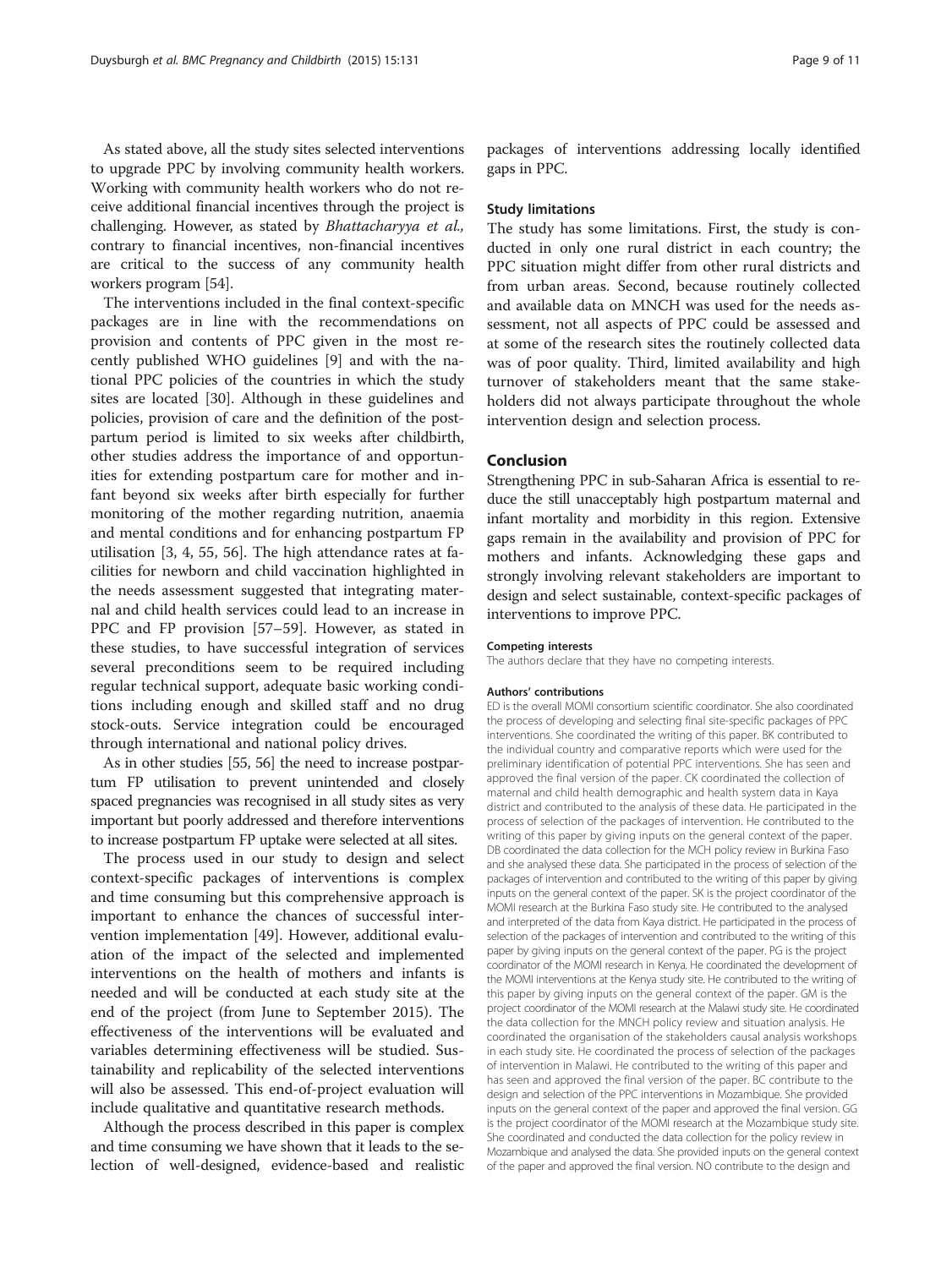<span id="page-9-0"></span>selection of the PPC interventions in Mozambique. She provided inputs on the general context of the paper and approved the final version. SF coordinated the data collection for the situation analysis in Mozambique. He approved the final version of the paper. HB was responsible for the qualitative situation analysis in the four study countries. He provided inputs on the general context of the paper and approved the final version. SL coordinated the qualitative situation analysis in the four study countries including the development of research protocols, analysis of the data and dissemination of the situation analysis results. SM coordinated the critical review of the maternal, newborn and child health policies in the four study countries including the development of research protocols for this review, analysis of the data and dissemination of the policy review results (report). She helped revise the paper, contributing intellectual content, and has seen and approved the final version of the paper. BN contributed to the baseline assessment data collection and analysis in Malawi and contributed to the process of defining intervention packages, especially in Malawi. He helped revise the paper, contributing intellectual content, and has seen and approved the final version of the paper. TC contributed to the process of defining intervention packages, especially in Malawi, helped revise the paper, contributing intellectual content, and has seen and approved the final version of the paper. MT is the MOMI consortium scientific representative. She gave inputs to and supported the paper writing and reviewed the final draft. All authors read and approved the final version of the manuscript.

#### Acknowledgment

This paper is an output from the project 'Missed Opportunities in Maternal and Infant health: reducing maternal and newborn mortality and morbidity in the year after childbirth through combined facility and community-based interventions – MOMI'. The research leading to these results has received funding from the European Community's Seventh Framework Programme [FP7/2007-2013] under grant agreement n° 265448. MOMI is a collaborative project between International Centre for Reproductive Health - Ghent University (Belgium), Institut de Recherche en Sciences de la Santé (Burkina Faso), International Centre for Reproductive Health (Kenya), Parent and Child Health Initiative Trust (Malawi), International Centre for Reproductive Health (Mozambique), Eduardo Mondlane University (Mozambique), Medical Faculty of the University of Porto (Portugal) and University College London (United Kingdom).

#### Author details

<sup>1</sup>International Centre for Reproductive Health, Department of uro-gynaecology, Ghent University, De Pintelaan 185 P3, 9000 Ghent, Belgium. <sup>2</sup>Institut de Recherche en Sciences et de la Santé, P.O. Box 7192, Ouagadougou 03, Burkina Faso. <sup>3</sup>International Centre of Reproductive Health Kenya, Obote Avenue - Tudor Estate, P.O. Box 9110980103 Mombasa, Kenya. 4 Parent and Child Health Initiative Trust, P.O. Box 31686, Lilongwe 3, Malawi. 5 International Centre of Reproductive Health Mozambique, Av. Maquiguana, Praceta 1607, Prédio 100, 1 Andar, Maputo, Mozambique. <sup>6</sup>Eduardo Mondlane University, Faculdade de Medicina, Av. Salvador Allende 702, Maputo, Mozambique. <sup>7</sup>Department of Hygiene and Epidemiology, Faculdade de Medicina da Universidade do Porto, Alameda Prof. Hernani Monteiro, 4200-319 Porto, Portugal. <sup>8</sup>Institute for Global Health, University College London, 30 Guilford Street, London WC1N 1EH, UK. <sup>9</sup>Department of Reproductive Health and Research, World Health Organisation, Avenue Appia 20, 1211, Geneva 27, Switzerland.

#### Received: 19 January 2015 Accepted: 18 May 2015 Published online: 03 June 2015

#### References

- Kassebaum NJ, Bertozzi-Villa A, Coggeshall MS, Shackelford KA, Steiner C, Heuton KR, et al. Global, regional, and national levels and causes of maternal mortality during 1990–2013: a systematic analysis for the Global Burden of Disease Study 2013. Lancet. 2014;384(9947):980–1004.
- 2. Wang H, Liddell CA, Coates MM, Mooney MD, Levitz CE, Schumacher AE, et al. Global, regional, and national levels of neonatal, infant, and under-5 mortality during 1990–2013: a systematic analysis for the Global Burden of Disease Study 2013. Lancet. 2014;384(9947):957–79.
- 3. Chersich MF, Kley N, Luchters SM, Njeru C, Yard E, Othigo MJ, et al. Maternal morbidity in the first year after childbirth in Mombasa Kenya; a needs assessment. BMC Pregnancy and Childbirth. 2009;9:51.
- 4. Hoj L, da Silva D, Hedegaard K, Sandstrom A, Aaby P. Maternal mortality: only 42 days? Bjog. 2003;110(11):995–1000.
- 5. UNICEF, WHO, The World Bank, United Nations. Levels & Trends in Child Mortality - Report 2014. New York: United Nations Children's Fund; 2014.
- 6. United Nations Department of Economic and Social Affairs Population Division. World Population Prospects: The 2012 Revision - Data file: Total Population - Female. [[http://esa.un.org/unpd/wpp/Excel-Data/population.htm\]](http://esa.un.org/unpd/wpp/Excel-Data/population.htm)
- 7. United Nations Department of Economic and Social Affairs Population Division. World Population Prospects: The 2012 Revision - Data file: Population by Age Groups - Both. Sexes [\[http://esa.un.org/unpd/wpp/Excel-Data/population.htm\]](http://esa.un.org/unpd/wpp/Excel-Data/population.htm)
- WHO. WHO Technical consultation on postpartum and postnatal care. Geneva: World Health Organization; 2010.
- 9. WHO. WHO recommendations on postnatal care of the mother and newborn, 2013. Geneva: World Health Organization; 2014.
- 10. Levitt C, Shaw E, Wong S, Kaczorowski J, Springate R, Sellors J, et al. Systematic review of the literature on postpartum care: methodology and literature search results. Birth. 2004;31(3):196–202.
- 11. Medhanyie A, Spigt M, Kifle Y, Schaay N, Sanders D, Blanco R, et al. The role of health extension workers in improving utilization of maternal health services in rural areas in Ethiopia: a cross sectional study. BMC health services research. 2012;12:352.
- 12. Rawlins BJ, Kim YM, Rozario AM, Bazant E, Rashidi T, Bandazi SN, et al. Reproductive health services in Malawi: an evaluation of a quality improvement intervention. Midwifery. 2013;29(1):53–9.
- 13. Lewycka S, Mwansambo C, Rosato M, Kazembe P, Phiri T, Mganga A, et al. Effect of women's groups and volunteer peer counselling on rates of mortality, morbidity, and health behaviours in mothers and children in rural Malawi (MaiMwana): a factorial, cluster-randomised controlled trial. Lancet. 2013;381(9879):1721–35.
- 14. Nair N, Tripathy P, Costello A, Prost A. Mobilizing women's groups for improved maternal and newborn health: evidence for impact, and challenges for sustainability and scale up. Int J Gynaecol Obstet. 2012;119 Suppl 1:S22–5.
- 15. Prost A, Colbourn T, Seward N, Azad K, Coomarasamy A, Copas A, et al. Women's groups practising participatory learning and action to improve maternal and newborn health in low-resource settings: a systematic review and meta-analysis. Lancet. 2013;381(9879):1736–46.
- 16. Rosato M, Laverack G, Grabman LH, Tripathy P, Nair N, Mwansambo C, et al. Community participation: lessons for maternal, newborn, and child health. Lancet. 2008;372(9642):962–71.
- 17. Bhutta ZA, Soofi S, Cousens S, Mohammad S, Memon ZA, Ali I, et al. Improvement of perinatal and newborn care in rural Pakistan through community-based strategies: a cluster-randomised effectiveness trial. Lancet. 2011;377(9763):403-412
- 18. Koblinsky M. Community-based Postpartum Care: an urgent unmet need. Washington DC, USA: USAID, The CATALYST Consortium; 2005.
- 19. Bhutta ZA, Ali S, Cousens S, Ali TM, Haider BA, Rizvi A, et al. Alma-Ata: rebirth and revision 6 interventions to address maternal, newborn, and child survival: what difference can integrated primary health care strategies make? Lancet. 2008;372(9642):972–89.
- 20. PMNCH. Essential interventions, commodities and guidelines for reproductive, maternal, newborn and child health. Geneva, Switzerland: Partnership for Maternal, Newborn and Child Health; 2011.
- 21. de Savigny D, Adam T. Systems thinking for health systems strengthening. Geneva, Switzerland: Alliance for Health Policy and Systems Research, WHO; 2009.
- 22. Grodos D, Mercenier P. Health systems research: a clearer methodology for a more effective action, in Studies in Health Service Organisation and Policy. Antwerp, Belgium: Institute of Tropical Medicine; 2000.
- 23. MOMI website. [\[http://www.momiproject.eu/](http://www.momiproject.eu/)]
- 24. Lefevre P, Kolsteren P, De Wael MP, Byekwaso F, Beghin I. Comprehensive participatory planning and evaluation. Antwerp, Belgium: Institute of Tropical Medicine, Nutrition Unit; 2001.
- 25. NICE. Postnatal care overview. Manchester, UK: National Institute for Health and Care Excellence; 2011.
- 26. NICE. Infant feeding and maternal nutrition in postnatal care. Manchester, UK: National Institute for Health and Care Excellence; 2011.
- 27. NICE. Health problems in women and babies in postnatal care. Manchester, UK: National Institute for Health and Care Excellence; 2011.
- 28. WHO, UNFPA, UNICEF, The World Bank. Pregnancy, childbirth, postpartum and newborn care: a guide for essential practice. Geneva: World Health Organization; 2006.
- 29. Barros H, Lopes SC. Cross-country situation analysis of maternal and newborn care in Burkina Faso, Kenya, Malawi and Mozambique. Porto, Portugal: Department